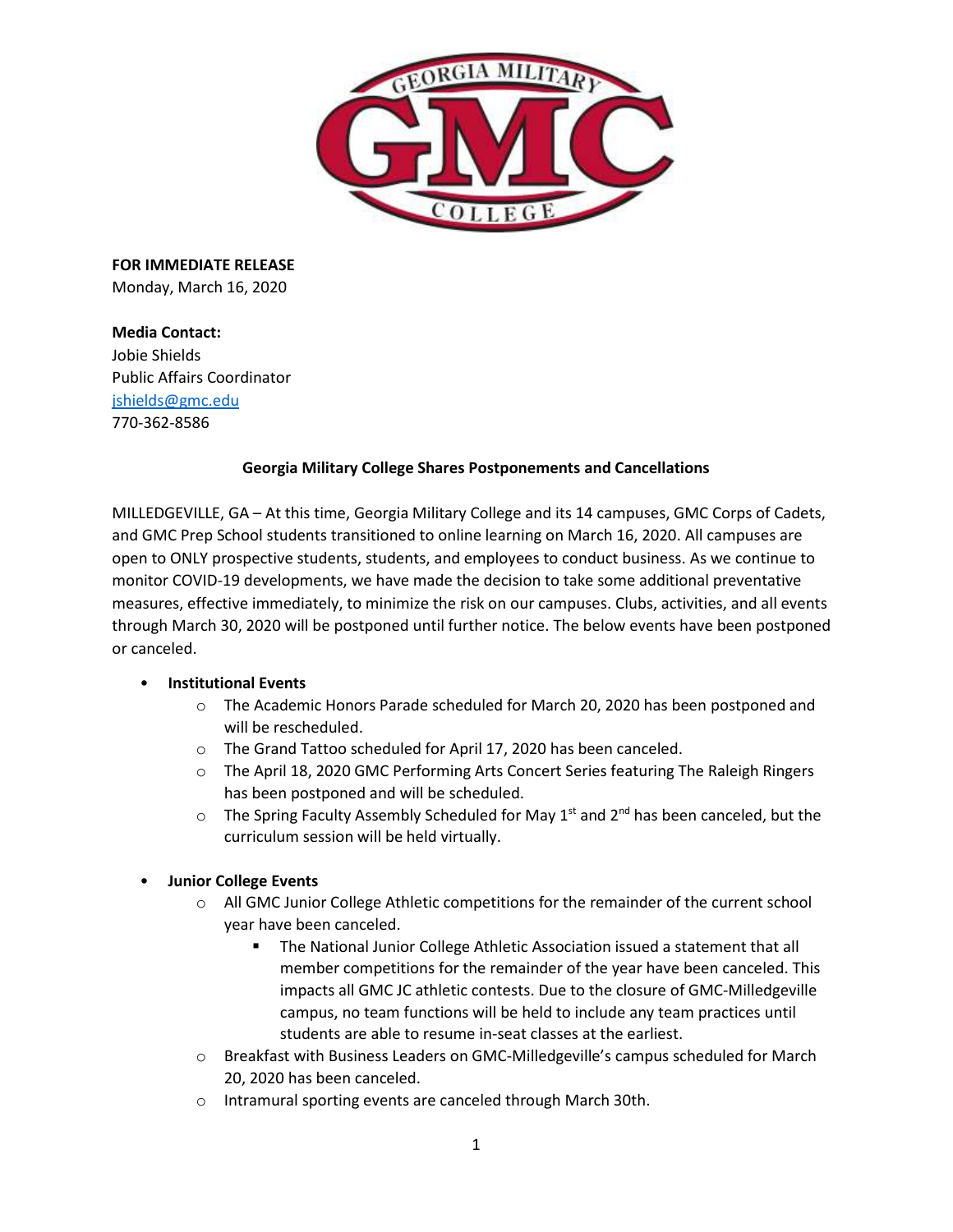

o Rehearsals and performances for the Junior College spring play scheduled for May 9, 2020 have been canceled.

# • **Corps of Cadets**

- o The Coast Guard Scholars trip to the Savannah Air Station on March 14, 2020 has been postponed and will be rescheduled.
- o Cadet Command Filming scheduled for March 20, 2020 has been postponed and will be rescheduled
- o The Early Commissioning Program Rifle Range training event scheduled for March 21, 2020 has been canceled.
- o The United States Naval Foundation visit to GMC scheduled for March 23-24, 2020 has been canceled.
- o The Brigadier General Michael Meese Leadership Engagement Series talk for March 23, 2020 has been postponed and will be rescheduled.
- o The Leadership Symposium at The Citadel scheduled for March 27-29, 2020 has been canceled.
- o The Leadership Symposium at the College of the Ozarks scheduled for March 30-April 2, 2020 has been canceled.

# • **GMC ROTC**

- o All organized physical training has been canceled through May 11, 2020.
- o All face-to-face ROTC lab sessions have been canceled through May 11, 2020.
- o GMC ROTC Social scheduled for April 8, 2020 has been canceled.
- o MOAA Gold Bar Ceremony scheduled for April 16, 2020 has been canceled.
- o Staff Ride scheduled for April 18-19, 2020 has been canceled.
- o Military Ball scheduled for April 24, 2020 has been canceled.

### • **GMC Prep School**

- $\circ$  All Athletics and Fine Arts practices/rehearsals and competitions are canceled through Sunday, March 29, 2020.
- o Three trips for Prep School students have been postponed:
	- The March 26, 2020  $7<sup>th</sup>$  grade Savannah trip has been postponed and will be rescheduled.
	- The March 27-April 2, 2020  $10^{th}$  and  $11^{th}$  grade trip to Costa Rica has been postponed and will be rescheduled.
	- The April 3-7, 2020 10<sup>th</sup> grade Disney Trip has been postponed and will be rescheduled.
- $\circ$  The elementary musical, *The Jungle Book*, performances scheduled for March 19<sup>th</sup> and 20<sup>th</sup> have been canceled, with the possibility of being rescheduled.